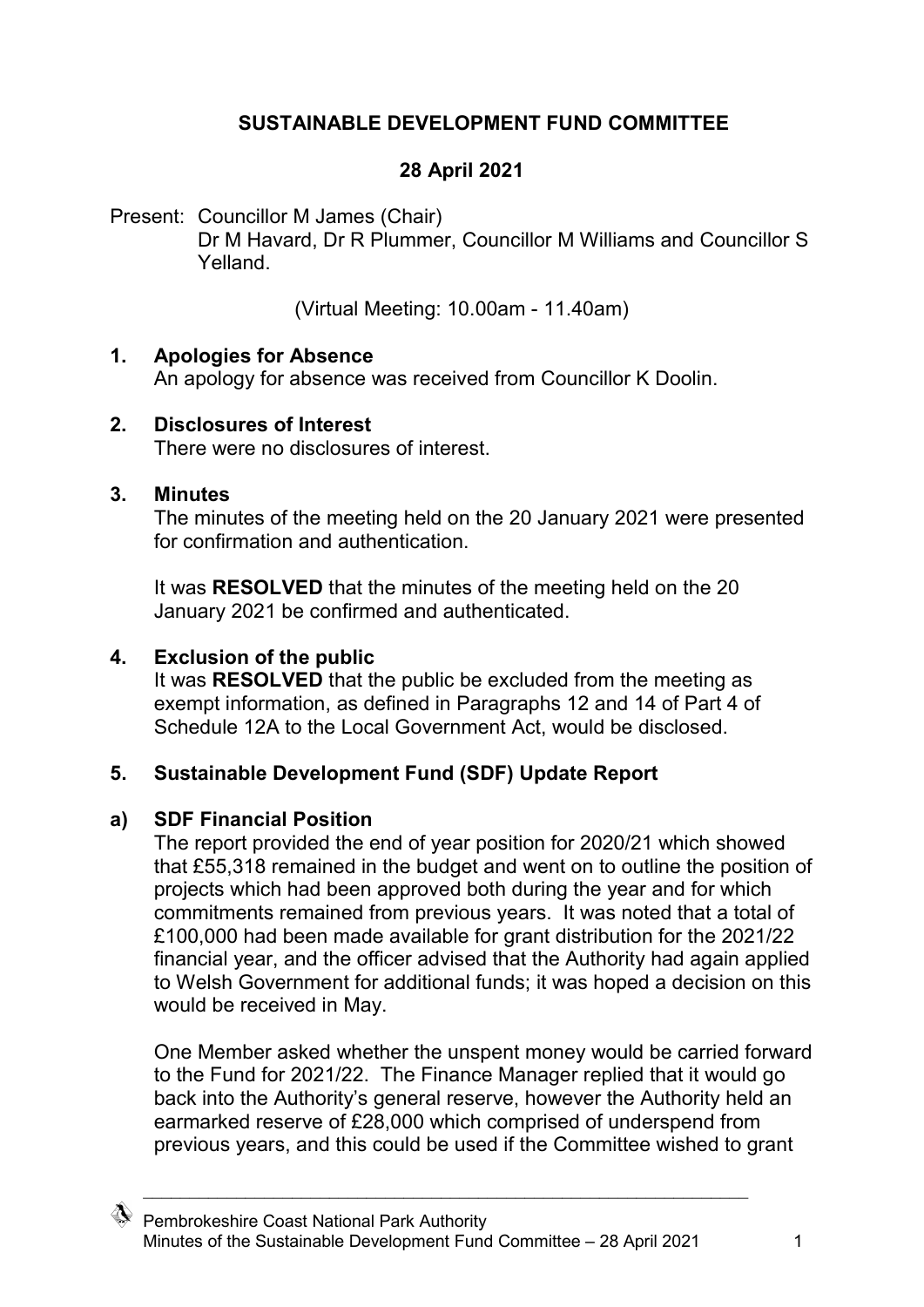more than that which had been budgeted. Members recalled that the Authority had been in receipt of a large sum of in-year additional funding from Welsh Government during 2020/21 which it had been able to make good use of and congratulated officers on the number of applications that had been submitted and the spend that had been achieved. Nevertheless it was hoped that every effort would be made to spend all the allocated funding in the coming year.

The Funding and Grants Officer reported that a request had been received from Pembrokeshire Mencap Ltd (SDF/112020/3) which had been granted funding to carry out a number of small infrastructure projects, including one to divert rainwater to a pond and another to purchase a shredder for garden waste. The Authority had been advised that the rainwater collection tank had developed a leak and therefore that element of the project was no longer viable and that upon further consideration, Mencap Ltd did not believe that the shredder would produce mulch of an acceptable quality. Therefore they had asked to use the money (which consisted of approximately half of the funds granted) to purchase a manually controlled rotovator for green manure instead. Members' views were sought.

Members wished to ensure that the rotovator purchased would continue to meet the conditions of the Fund and were happy to delegate the decision to the Funding and Grants Officer subject to it meeting the criteria of the fund and on receipt of an acceptable quote.

#### It was **RESOLVED** that:

- a) the report be noted; and
- b) agreement of the amendment to the Pembrokeshire Mencap Ltd Project SDF/112020/3 be delegated to the Funding and Grants Officer subject to the receipt of an acceptable quote with specification for the rotovator and assurance that the project would continue to meet the criteria of the fund.

## **b) Applications for Consideration**

The Committee was reminded that in June 2020 the Authority had agreed to change the focus of the Fund to support community led projects that contributed towards a reduction in carbon and helped respond to the climate emergency. There were four categories for applications:

- A. Install renewable energy generation facilities to a community building
- B. An initiative to promote reduction in carbon emissions in transport
- C. Install a community facility that minimises waste
- D. Any other community-based carbon reduction initiative.

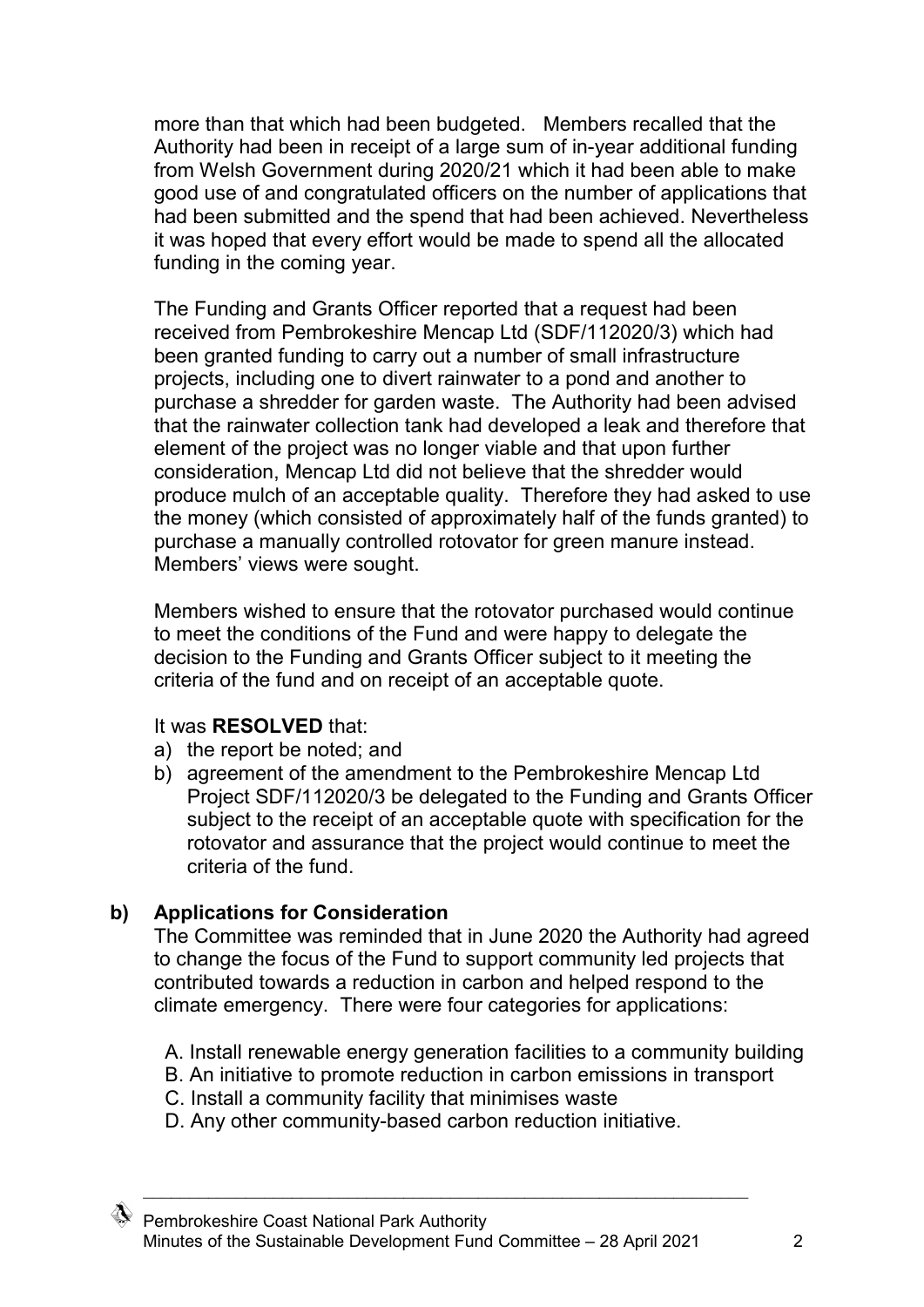The report before the Committee outlined 5 applications made to the fund, requesting a total of £51,272,

**Project Type Ref Organisation Funding Sought**  A SDF /042021/1 Solva Community Clubhouse | £10,217 B SDF /042021/2 | Paul Sartori Foundation Limited E 1,152  $\mathsf{CD}$  | SDF /042021/3 | COAST – Community Organised Allotment for Solva Tenants £8,000 C SDF /042021/4 Tenby United RFC Ltd £ 12,563 D SDF /042021/5 Ecodewi **E** 19,340 **Total funding sought £51,272**

The following applications were before the Committee for consideration and the report set out a summary and eligibility check for each.

Each application was considered in detail against the scoring template and it was **RESOLVED** that the full amount of funding requested be granted to the following applications, subject to the usual conditions of grant as well as additional conditions as set out below:

## **1) SDF/042021/1 (Solva Clubhouse**)

Additional Condition:

i) That as part of the project, information be provided within the clubhouse about the energy generated and carbon reduced so that community members could see its impact.

## **2) SDF/042021/2 (Paul Sartori)**

The Committee would encourage Paul Sartori to promote the project, for example by adding advertising to the van, and to ask them to evidence how the information gathered had been used, to reduce carbon emissions.

## **3) SDF/ 042021/3 (COAST)**

Additional Condition:

i) A written lease agreement between the land owner (PCC) and the Applicant (COAST constituted group) agreeing the use of the land for allotments.